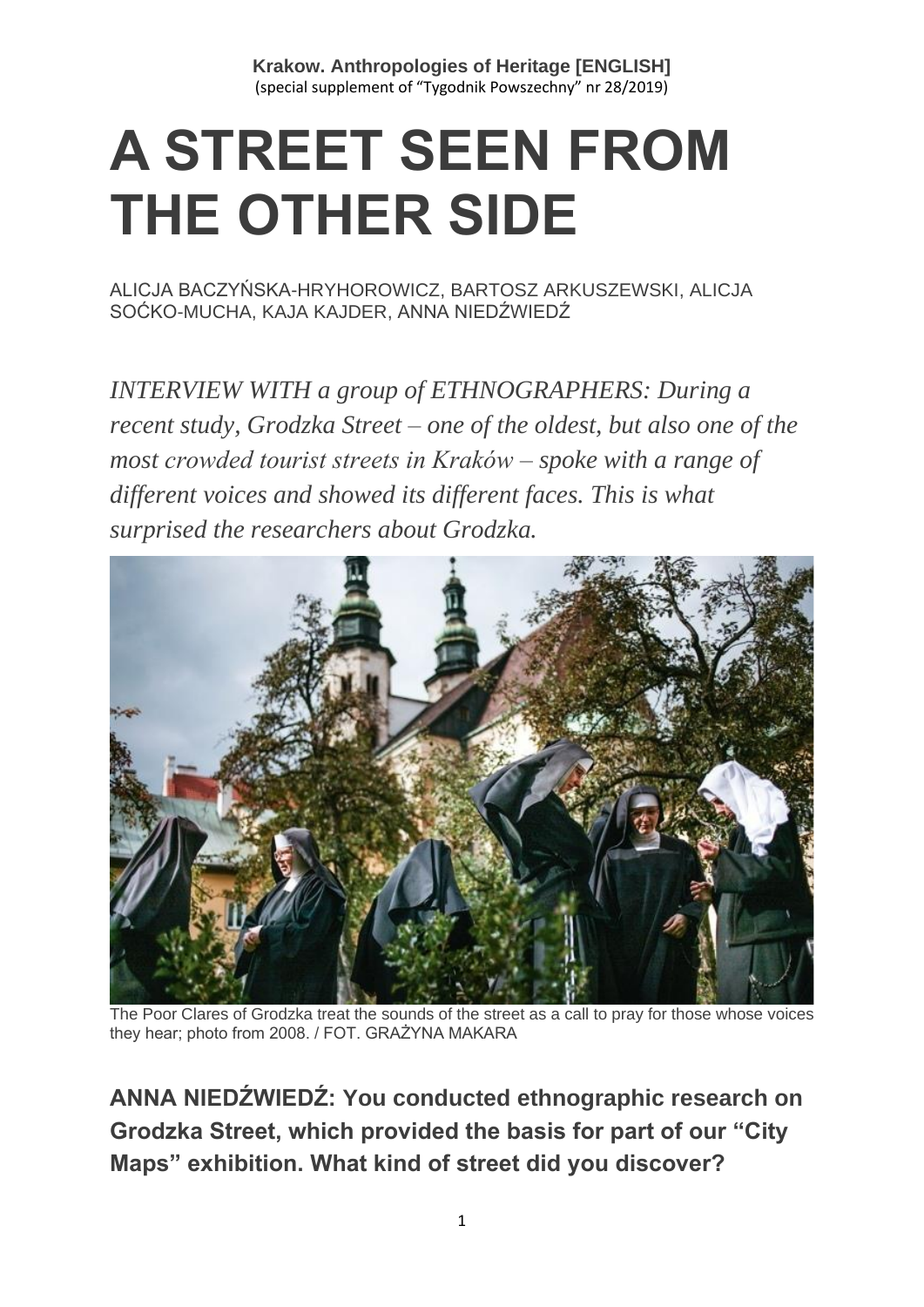**Alicja Baczyńska-Hryhorowicz:** I never liked Grodzka; I always associated it with hubbub and crowds of tourists. When I was a student, I had to brave the crowds to get to class. The 2017 survey allowed me to see the street from a different angle, not just as a tourist route. I saw its intimacy. I guess I always knew that somebody lived in those houses, but it was only at the beginning of my research, when I went for an evening walk along Grodzka, that I noticed signs of private life – lights in the windows, curtains, flowers. That was my first discovery.

**Bartosz Arkuszewski:** For me, the street used to be transparent. Like Alicja, I attended lectures there and treated it instrumentally, as a route I had to follow in order to reach my destination. The street itself meant nothing to me. During our research, I heard people's recollections and discovered what Grodzka meant for particular people. Someone got married there, someone has fond memories, and someone works there. A new dimension of space has emerged.

**Alicja Soćko-Mucha:** At first, it was difficult to look at this space carefully. Previously, I considered the street to be just pretty. I thought it was an elegant part of the city, worth showing to people who came to visit me in Kraków. And, of course, I associated it with tourists – especially in summer or on Sundays.

## **How did a noisy, touristy, all-too-familiar street in the centre of the city unveil its intimate side?**

**KAJA KAJDER:** I remember one poignant moment. I went to conduct an ethnographic interview with a family who lived on the first floor of a tenement house, with windows overlooking the noisy street. They were happy to live in a place like this –it was their dream come true. Knowing that I was coming, they invited their next door neighbour. During our interview, I realised that there was a strong bond between neighbours in Grodzka Street. People know one another's faces and are sometimes very close. This never occurred to me this before, perhaps because I knew Grodzka primarily as a place where we meet others in passing, while on the move. We might be familiar with some of the permanent characters such as bagel sellers, buskers, street artists or the people who distribute leaflets.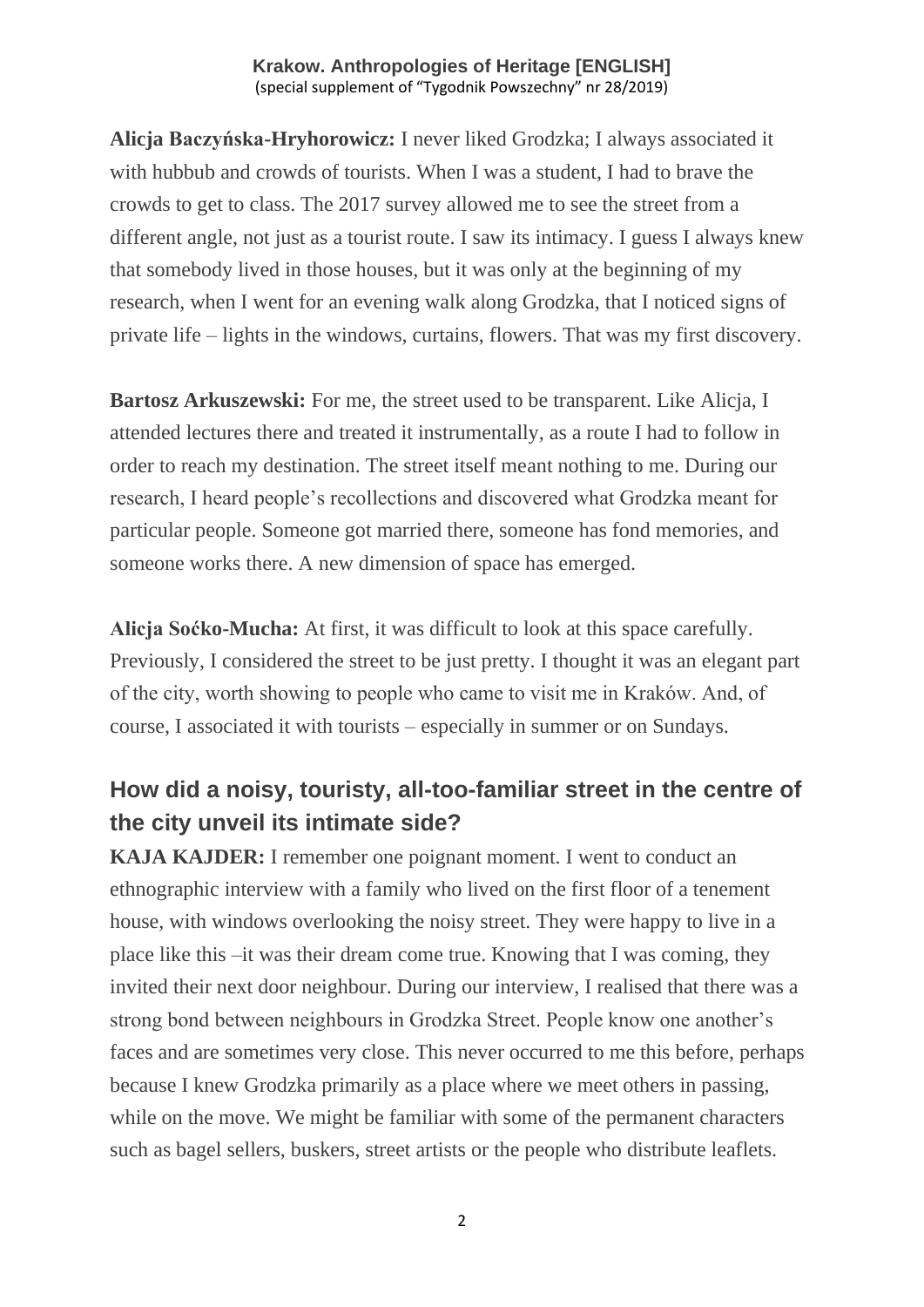Meanwhile, a community based on strong neighbourly ties still exists there, although it is now disappearing. Grodzka is undergoing gentrification. There are more and more bars, restaurants, and accommodation – short-term rentals. Fewer and fewer people and an increasing number of hotels. And as we spoke in this beautiful old apartment, with windows open onto the street from which the muffled noise from below reached us, my hosts started to point to windows on the other side of Grodzka, specific floors of other tenement houses: "Oh, X used to live there, and Y lived there… Now it's a short-term rental apartment; and over there, the windows have been dark for a long time, so they've probably moved out". And then I felt sad.

**ASM:** One of my interlocutors told me that the tenement houses were dying, and that this was very sad because long-time residents were moving out.

## **How can tenement houses be dying when more and more buildings on Grodzka Street have shiny, renovated façades?**

**ABH:** The same motif recurred in conversations with shop assistants who had been working on the street for many years. They told me that it used to have many more shops, ordinary ones, for everyday shopping. For instance, there was a butcher.

**BA:** In the residents' memories, Grodzka appears to be a living space. My older interlocutors were able to accurately reconstruct all those shops, one by one, on both sides of the street. They remembered how cars used to drive along the street, which is now almost completely pedestrianised. But this life still goes on. Aside from tourists, there are courtyards, apartments, university buildings, parishes where community life continues, people work here, and there is a convent, which is also a house, after all.

**In Grodzka, walking from plac Wszystkich Świętych (All Saints' Square), we encounter this amazing cluster on the eastern side. First we pass a former Jewish house of prayer, and then, slightly further on, literally in a line: the spectacular Church of** 

3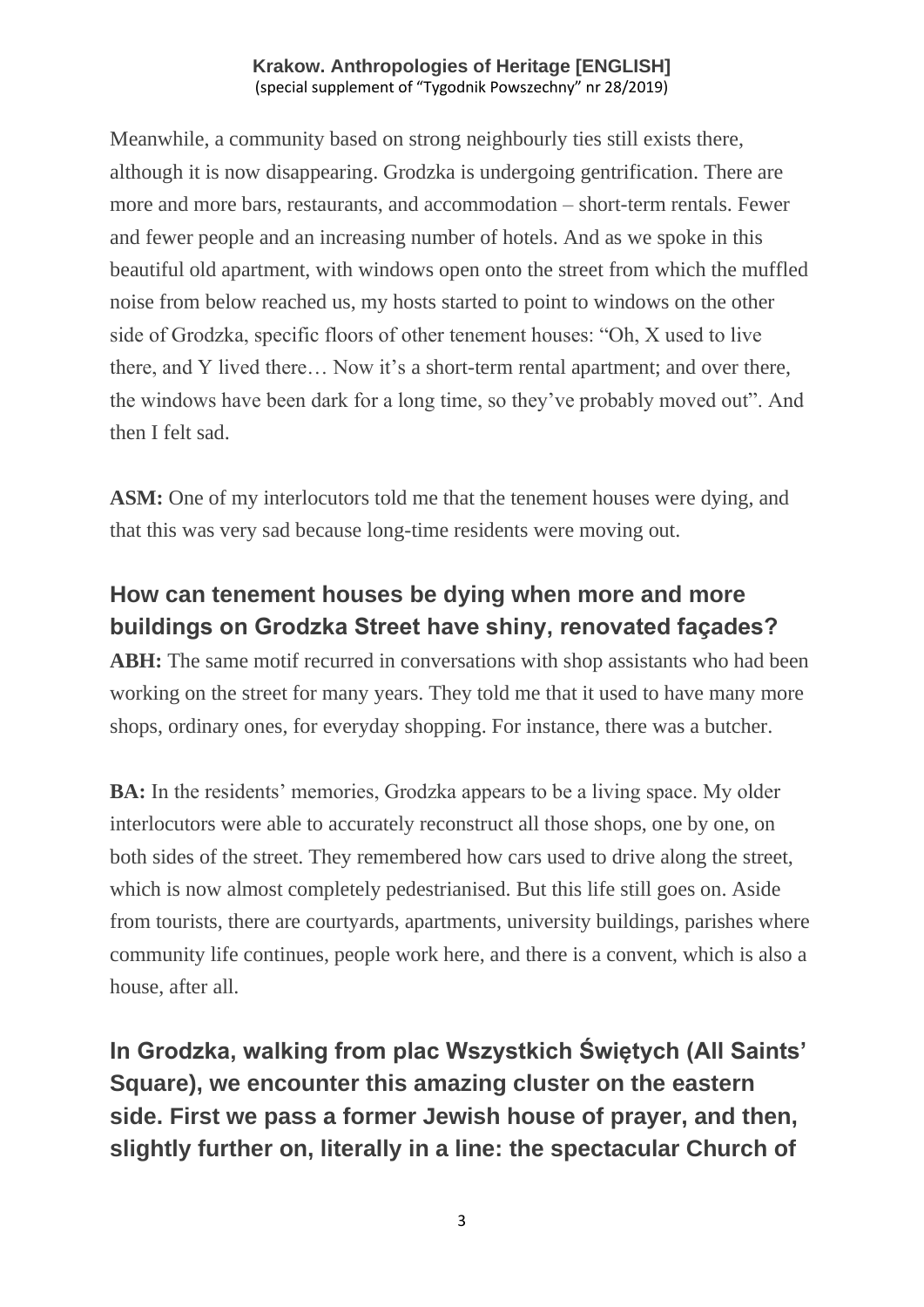## **SS Peter and Paul, the Poor Clares Convent, and the Evangelical church and parish just beyond them.**

**ASM:** During my research, I focused on the Poor Clares who reside in Grodzka. Their convent looks somewhat extraterritorial. The gate, bars, windows, and walls serve as the physical boundaries of the enclosure, which the researcher will probably never be able to enter. The adjoining Church of St Andrew feels intimate. You have to go down a few steps to enter it; it's quiet, rather dark, and cool in summer. I have a feeling that even the tourists I encountered there were quieter than, for instance, those in St Mary's Church in the Market Square or in the Church of SS Peter and Paul, which stands right next to it.



The Church of St Andrew and the southern part of Grodzka: for tourists, a paradise of fun; for local residents, dying tenement houses and an exodus of friends to other districts, 2009 r. / FOT. GRAŻYNA MAKARA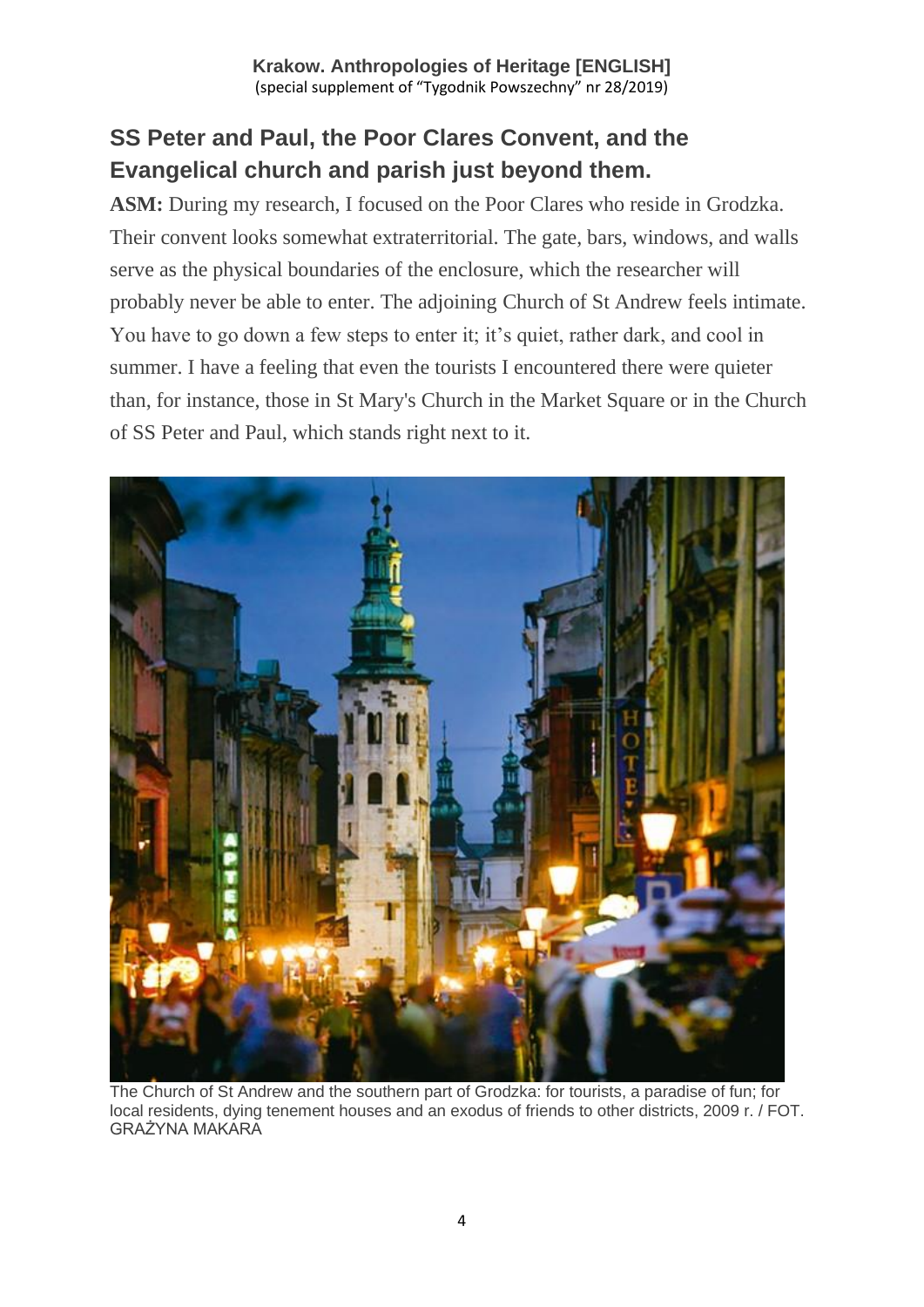## **And the convent itself?**

**ASM:** The nuns emphasised that it was their home, that they tried to embellish it, and that each successive generation has added something. They also said that the street sounds could be heard inside the convent, and that they treated them as a call to pray for those whose steps or voices they heard. Some neighbours, in turn, recalled the loud barking of a dog that once belonged to the nuns, while older residents of Grodzka even remembered a cow that they used to keep near the convent.

These are first-hand memories from several decades ago, but we no longer associate such stories either with the life of Grodzka Street or with the enclosed order of Poor Clares. The convent has been there for centuries and it brings an element of ordinary, everyday life to the area.

# **A landmark which astonished visitors to the exhibition was another place of religious worship – the Mordechaj Tigner Synagogue. Many people did not associate Grodzka Street with a Jewish house of prayer.**

**KK:** This space is hidden in an annexe, in the courtyard behind house Nos 28 and 30. When we conducted our research, the gate leading to the courtyard was already closed. Today, there is a souvenir shop in the hallway, which blocks access to it. It is difficult to say what fate awaits the remnants of this synagogue and what its current condition is.

At the exhibition we showed an image of this place based on photographs and the recollections of people who were able to visit it years ago. Photographs from a few years back showed an abandoned, ruined building, but with a still impressive 1930s glass roof.

# **One of the residents of Grodzka described the house of prayer as a place that "is, but does not exist".**

**KK:** There is no plaque on the tenement house recalling the history of the annexe. The general public does not know about this house of prayer. Only sometimes do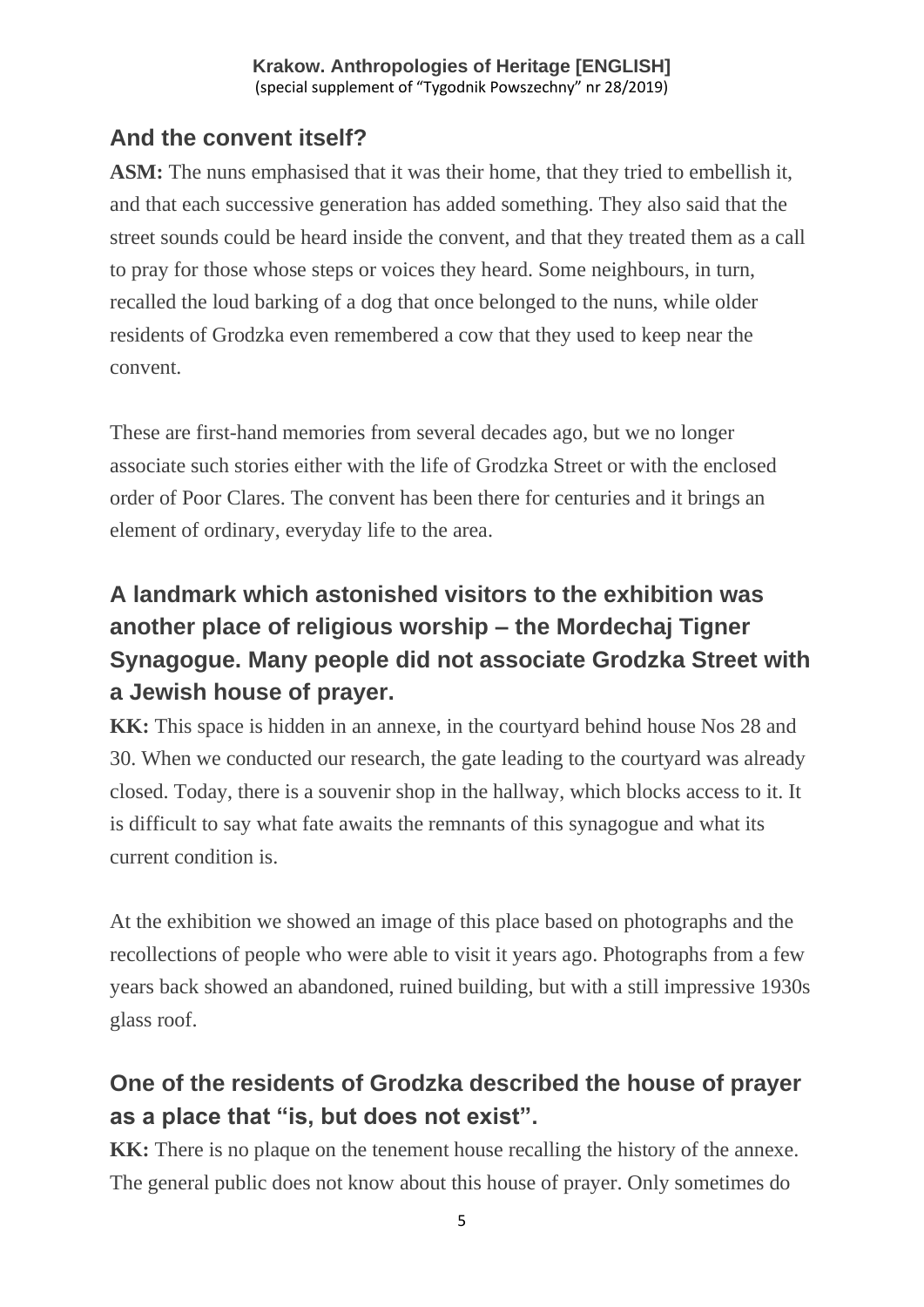guides stop here to mention the "synagogue on Grodzka Street" to their groups. Some visitors from Israel or from the United States are aware of its presence. I found an Israeli travel guide in which the place is mentioned. However, people usually associate the city's Jewish past with Kazimierz, then Oskar Schindler's factory, and not much else. Only those who are interested in the history of Kraków's Jews remember Tigner's house of prayer.

And the existence of this space in the city centre would serve as a reminder that Jewish life was not limited to Kazimierz. Of course, you can go back to the Middle Ages and the former ulica Żydowska (Jewish Street), nowadays św. Anny (St Anne's Street). Significantly, however, Tigner's house of prayer dates back to the beginning of the 20<sup>th</sup> century. It is a modernist building and cannot be categorised as belonging to a distant past. Today, when speaking of Kraków's Jewish past, we like to return to the interwar period. It is puzzling that this place is not mentioned in those narratives. After all, it proves that Jews were present in the city centre, that they lived and had their shops and houses of prayer here.

## **Buildings narrate the history of the religious communities associated with them.**

**ABH:** This was also what we tried to show in connection with the Lutheran parish. St Martin's Church, which is adjacent to the Poor Clares, was originally built for the Carmelite nuns but has been the seat of the Evangelical parish for more than 200 years. It is the only Evangelical parish in Kraków and is strongly rooted in this particular place. The congregation includes many generations of people – it is a place which is ever-present in the life of many Evangelical families, a place where the community comes together. When I interviewed them, I felt that I had found a community which was very close-knit and aware of its separate identity, but also open to others.

**In the parish museum, the itinerant history of the parish is told through its seals – the oldest one being from the 16th century, another from the period after the church had been burned down and the community had left Kraków, still another from**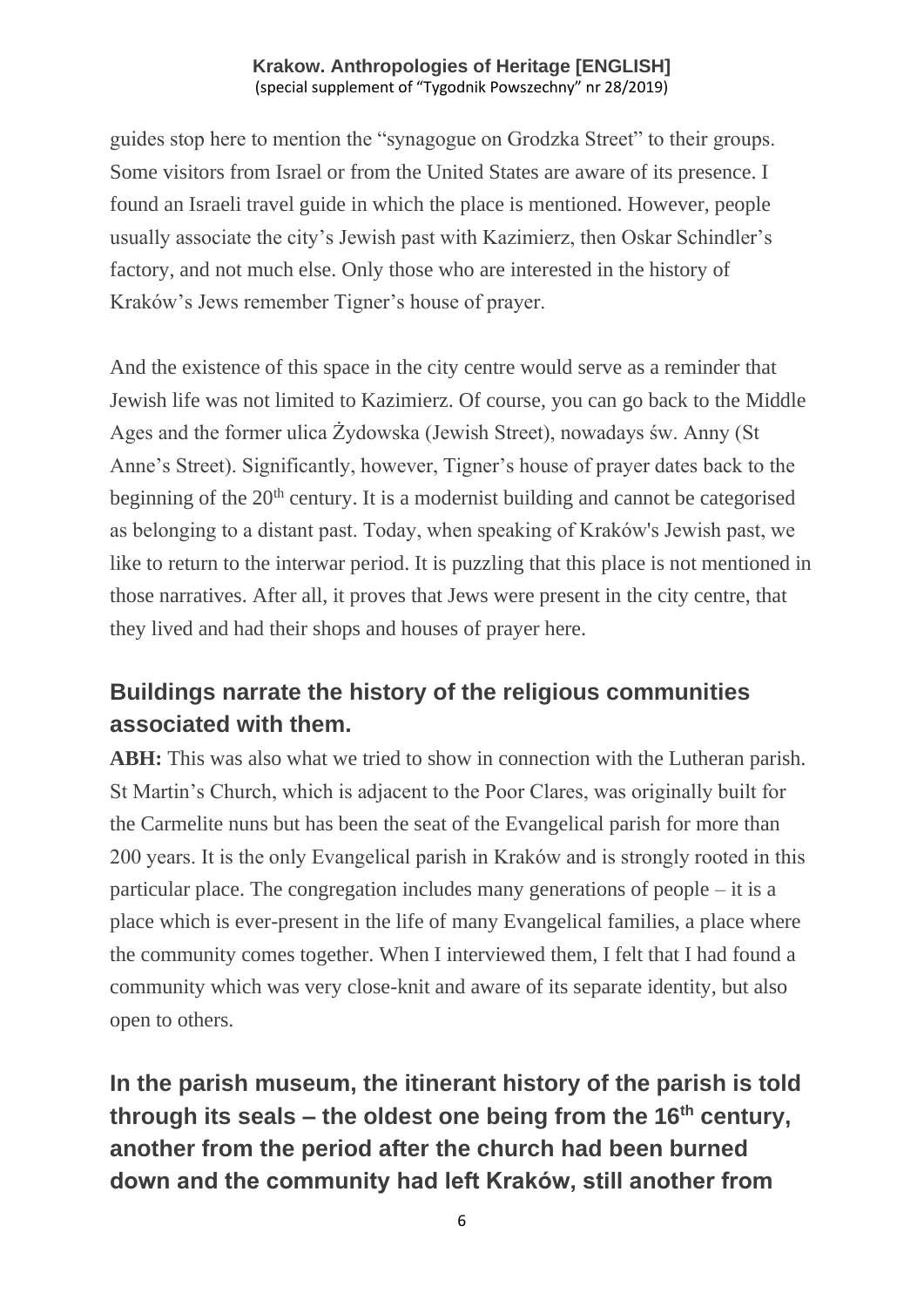# **the Podgórze district, and finally seals from the new seat in Grodzka Street.**

**ABH:** The fact that the Evangelical community cares a lot about its history is evident even in the arrangement of the space in parish buildings. In the courtyard and hallways, epitaphs and stone tablets are displayed alongside maps, framed documents, and paintings. This is another enclave in Grodzka. There is a residential quarter here, a school, and a religious education room. Tourists rarely pay much attention to St Martin's Church. It is slightly set back from the street, fenced off, and seems to melt into its surroundings, because right next to it are competitors in the form of two eye-catching churches.

# **There are the two striking towers of St Andrew's Church and, of course, the adjacent Church of SS Peter and Paul, which sports a dome, façade, and stairs, and a fence crowned with statues of the Apostles. During our survey, some interviewees described it as a miniature Italy in Kraków.**

**BA:** It's a gigantic post-Jesuit church that imitates Roman models. Today it is the most touristy place on the whole street. Nevertheless, we should remember that the church has a very complicated history. It remains like a palimpsest – with multiple layers and things to be uncovered. There are tourists, there is a church, and there is also the recently created National Pantheon, which is a place associated with memory, but at the same time a curiosity and a tourist attraction. There is also a Roman Catholic parish, but a peculiar one, since it was originally associated with the no longer extant Church of All Saints.

This is an extraordinary space. You could say that a tourist or passer-by is handed a box with a deck of cards, but then needs to open this box and look at each of the cards separately. The same could essentially be said of all of Grodzka Street. ©

*Interview by ANNA NIEDŹWIEDŹ*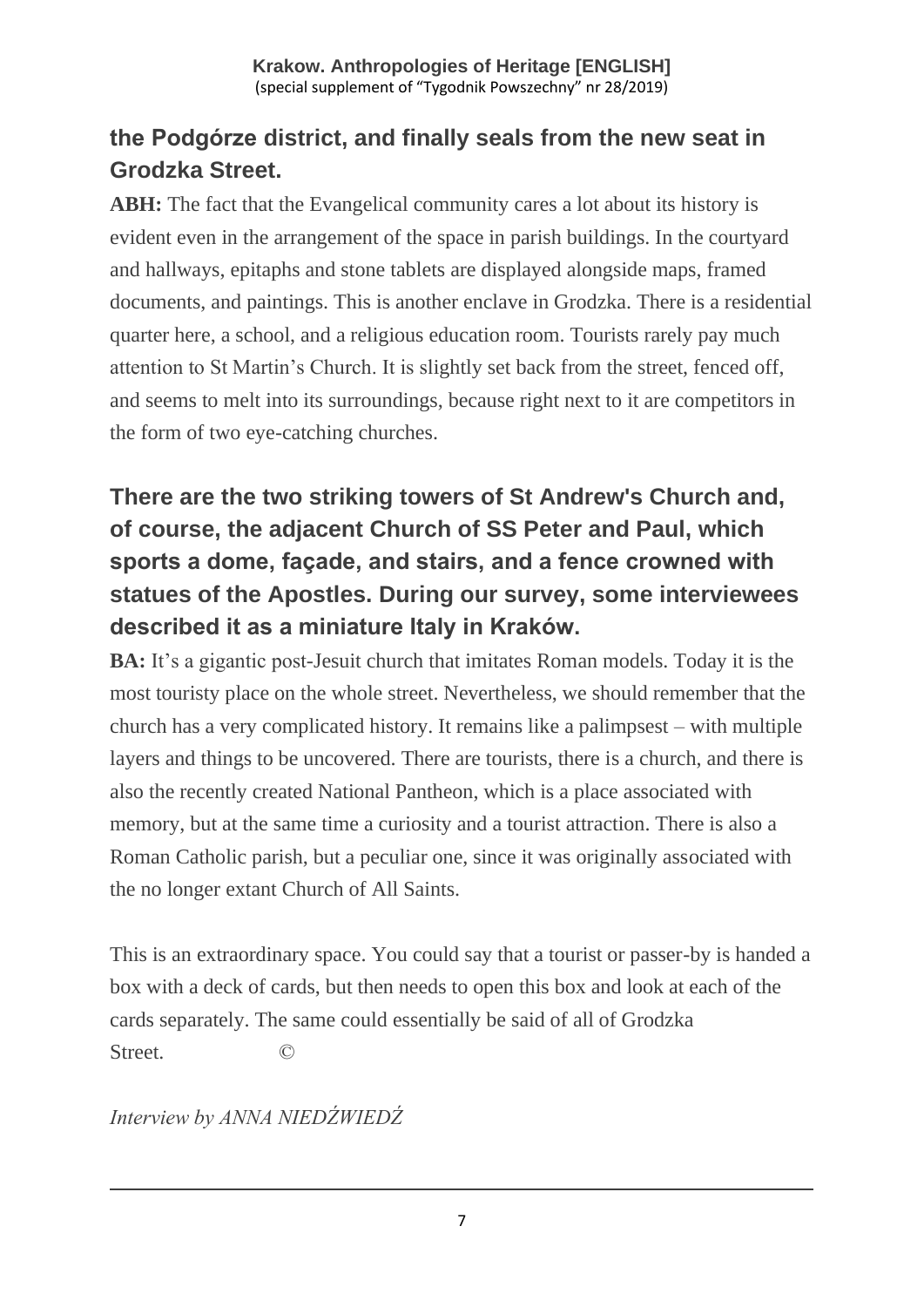The article appeared in the Special Supplement of "Tygodnik Powszechny" 28/2019. This publication came about thanks to cooperation with the Polish team of the international HERILIGION consortium within the framework of HERA's Uses of the Past programme. The project is financed by the HERA network, NCN, AHRC, FCT, DASTI, NOW, and the European Union under the Horizon 2020 research and innovation programme on the basis of grant agreement no. 649307. The Polish part of the project is carried out at the Institute of Ethnology and Cultural Anthropology at the Jagiellonian University's Faculty of History. The Tygodnik Powszechny Foundation is a partner of the project. [www.heranet.info](http://www.heranet.info/)



## **Krakow. Anthropologies of Heritage [ENGLISH]**

Supplement to Tygodnik Powszechny 28/2019 EDITORS: Anna Niedźwiedź, Marcin Żyła PHOTO EDITING: Grażyna Makara TYPESETTING: Anna Prusiewicz / DoLasu PROOFREADING: Sylwia Frołow, Grzegorz Bogdał, Maciej Szklarczyk TRANSLATION: Jasper Tilbury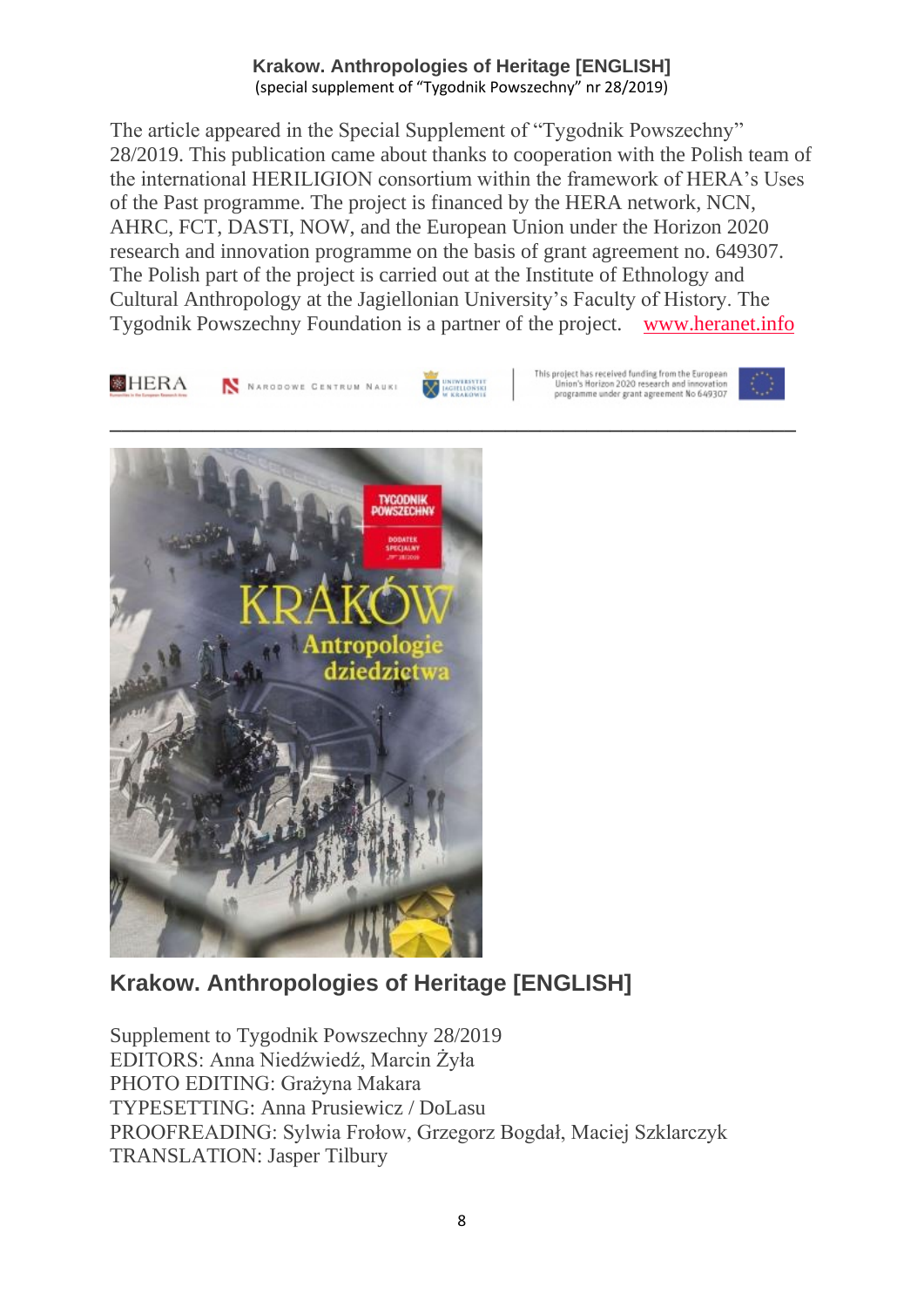COVER: view of the Market Square from the tower of St Mary's Church | PHOTO: Beata Zawrzel / Reporter

Kraków 2019, ISBN 978-83-65811-05-9

This special supplement of "Tygodnik Powszechny" was distributed in the Polish version between July 10 and July 16, 2019 together with printed as well as on-line versions ("Tygodnik Powszechny" nr 28/2019). Content is available via open-access websites:

Polish:

<https://www.tygodnikpowszechny.pl/krakow-antropologie-dziedzictwa-20201>

English:

<https://www.tygodnikpowszechny.pl/krakow-anthropologies-of-heritage-english-20340>

CONTENTS:

[KS. ADAM BONIECKI](https://www.tygodnikpowszechny.pl/autor/ks-adam-boniecki-52) **[Boniecki: My Map of Kraków](https://www.tygodnikpowszechny.pl/boniecki-my-map-of-krakow-159798)** <https://www.tygodnikpowszechny.pl/boniecki-my-map-of-krakow-159798>

[ANNA NIEDŹWIEDŹ](https://www.tygodnikpowszechny.pl/autor/anna-niedzwiedz-1163)

**[Heritage Laboratory](https://www.tygodnikpowszechny.pl/heritage-laboratory-159801)** <https://www.tygodnikpowszechny.pl/heritage-laboratory-159801>

[ANNA NIEDŹWIEDŹ](https://www.tygodnikpowszechny.pl/autor/anna-niedzwiedz-1163) **[Mapping Meanings](https://www.tygodnikpowszechny.pl/mapping-meanings-159803)** <https://www.tygodnikpowszechny.pl/mapping-meanings-159803>

[ALICJA BACZYŃSKA-HRYHOROWICZ,](https://www.tygodnikpowszechny.pl/autor/alicja-baczynska-hryhorowicz-20191) [BARTOSZ ARKUSZEWSKI,](https://www.tygodnikpowszechny.pl/autor/bartosz-arkuszewski-20192) [ALICJA](https://www.tygodnikpowszechny.pl/autor/alicja-socko-mucha-20193)  [SOĆKO-MUCHA,](https://www.tygodnikpowszechny.pl/autor/alicja-socko-mucha-20193) [KAJA KAJDER,](https://www.tygodnikpowszechny.pl/autor/kaja-kajder-20194) [ANNA NIEDŹWIEDŹ](https://www.tygodnikpowszechny.pl/autor/anna-niedzwiedz-1163) **[A Street Seen From the Other Side](https://www.tygodnikpowszechny.pl/a-street-seen-from-the-other-side-159817)** <https://www.tygodnikpowszechny.pl/a-street-seen-from-the-other-side-159817>

[MONIKA OCHĘDOWSKA](https://www.tygodnikpowszechny.pl/autor/monika-ochedowska-16005) **[Feet on the Aryan Side](https://www.tygodnikpowszechny.pl/feet-on-the-aryan-side-159816)** <https://www.tygodnikpowszechny.pl/feet-on-the-aryan-side-159816>

[MAGDALENA WADOWSKA,](https://www.tygodnikpowszechny.pl/autor/magdalena-wadowska-20195) [MICHAŁ KUŹMIŃSKI](https://www.tygodnikpowszechny.pl/autor/michal-kuzminski-109) **[Bells and carry-ons](https://www.tygodnikpowszechny.pl/bells-and-carry-ons-159807)** <https://www.tygodnikpowszechny.pl/bells-and-carry-ons-159807>

[KAZIMIERZ S. OŻÓG](https://www.tygodnikpowszechny.pl/autor/kazimierz-s-ozog-20196) **[Post-Glacial Landscape](https://www.tygodnikpowszechny.pl/post-glacial-landscape-159809)** <https://www.tygodnikpowszechny.pl/post-glacial-landscape-159809>